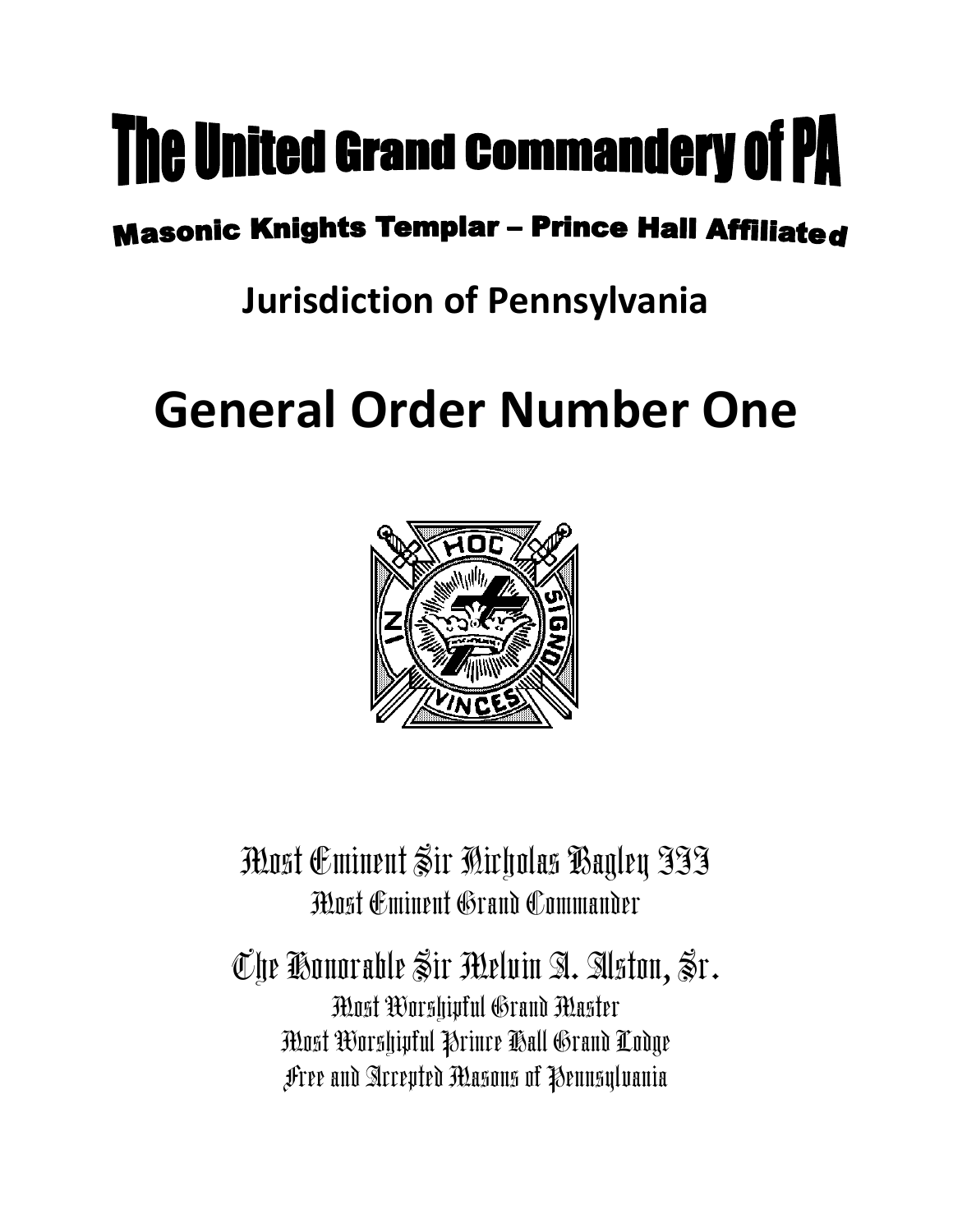

**THE UNITED GRAND COMMANDERY MASONIC KNIGHTS TEMPLAR – P.H.A. JURISDICTION OF PENNSYLVANIA PHILADELPHIA, PA 19140**



#### **Pursuant to the powers in me vested by the Constitution, Bylaws and General Regulations, I, Most Eminent Sir Nicholas Bagley III, Most Eminent Grand Commander, issue this:**

#### **GENERAL ORDER NUMBER ONE**

#### **PLEASE READ ALOUD IN ITS ENTIRETY IN ALL SUBORDINATE COMMANDERIES!**

**RIGHT EMINENT DEPUTY GRAND COMMANDER, EMINENT GRAND GENERALISSIMO, EMINENT GRAND CAPTAIN GENERAL, EMINENT GRAND PRELATE, EMINENT GRAND SENIOR WARDEN, EMINENT GRAND JUNIOR WARDEN, ALL ELECTED AND APPOINTED GRAND OFFICERS, PAST AND PRESENT, PAST EMINENT GRAND COMMANDERS, EMINENT COMMANDERS, GENERALISSIMOS, CAPTAIN GENERALS AND SIR KNIGHTS;**

#### GREETINGS:

First and foremost, always to give reverence, show humility expressing our honor and appreciation to Almighty God, Our Father and Creator :

#### **ATTENTION SIR KNIGHTS!**

**"Sir Knights, I count not myself to have apprehended: but this one thing I do, forgetting those things which are behind, and reaching forth, unto those which are before me. I press toward the mark for the prize of the high calling of God in Jesus Christ." Philippians 3:13-14**

THE THEME OR MOTTO OF THIS ADMINISTRATION: **UNITED AS ONE**. WE STAND TOGETHER HUMBLE AND COMMITTED TO THIS VICTORIOUS, EXCEPTIONAL AND MAGNANIMOUS UNITED GRAND COMMANDERY PROMOTING EXEMPLIFIED TEMPLARISM FROM OUR HEARTS TO THE COMMUNITIES AND STATE.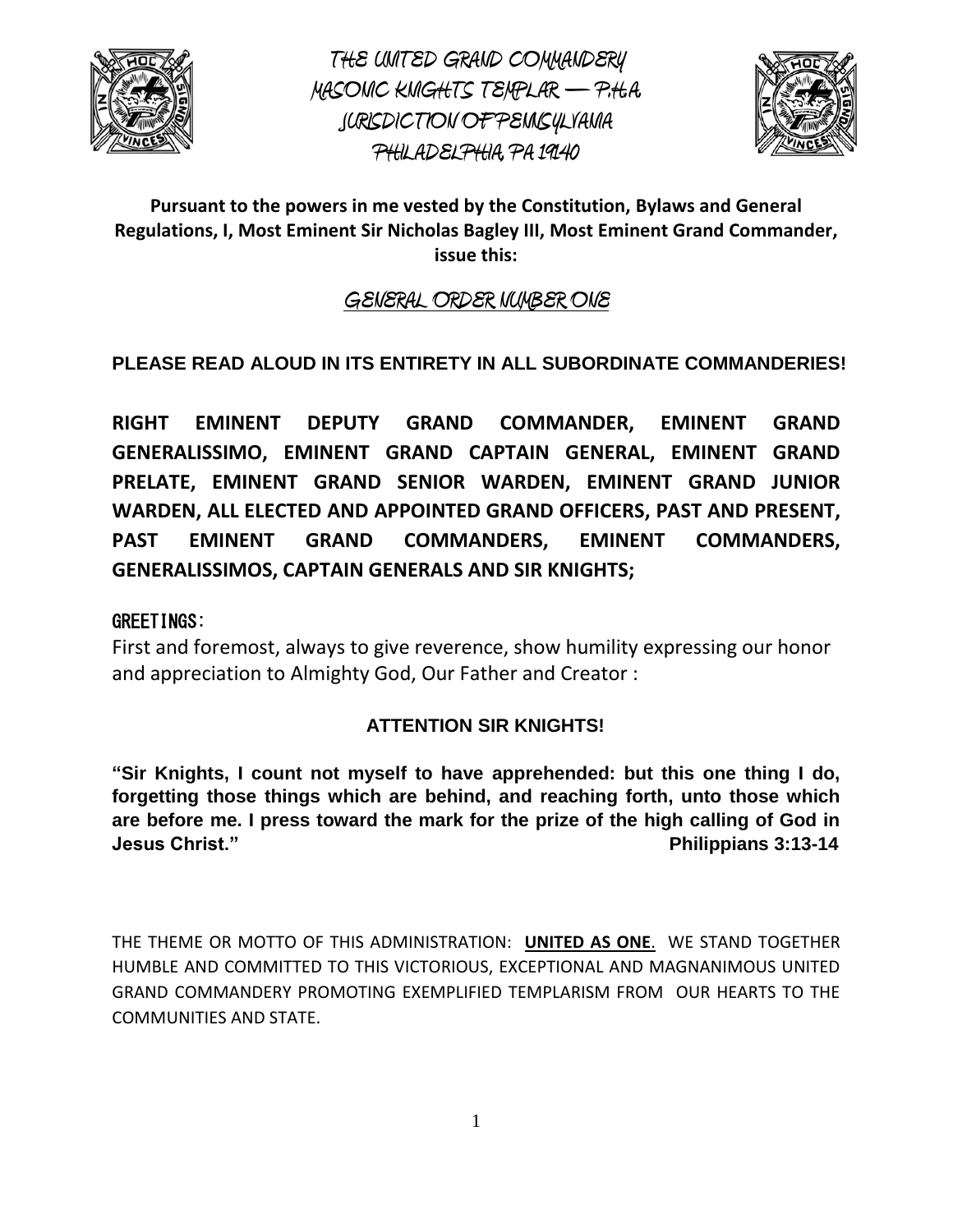

**Post Sir Knights!**

#### **MANDATE NO. 1**

QUARTERLY FINANCIAL RETURNS ARE REQUIRED AND SHALL BE PAID ON OR BEFORE THEIR DUE DATES. COMMANDERIES ARE EXPECTED TO PREPARE THEIR FINANCIAL REPORTS IN A TIMELY MANNER AND ARE TO PAY QUARTERLY TAXES FOR EACH NON-EXEMPT SIR KNIGHT ON THEIR MEMBERSHIP ROLL. THE MEMBERSHIP ROSTER IS SUBJECT TO INSPECTION BY THE STATE DIVISIONAL COMMANDER WHEN DEEMED NECESSARY BY THE MOST EMINENT GRAND COMMANDER.

#### **ANNUAL TAXATION PER CAPITA**

| A. General Fund       | \$ 3.00 per Quarter |
|-----------------------|---------------------|
| B. Charity            | \$2.00 per Quarter  |
| C. Activity           | \$ .75 per Quarter  |
| D. Education/Training | \$ .75 per Quarter  |

E. Office/Equipment \$ .75 per Quarter

#### Total **\$7.25/per Quarter**

#### **COMMANDERY CHECK /MONEY ORDER IS DUE AS INDICATED BELOW**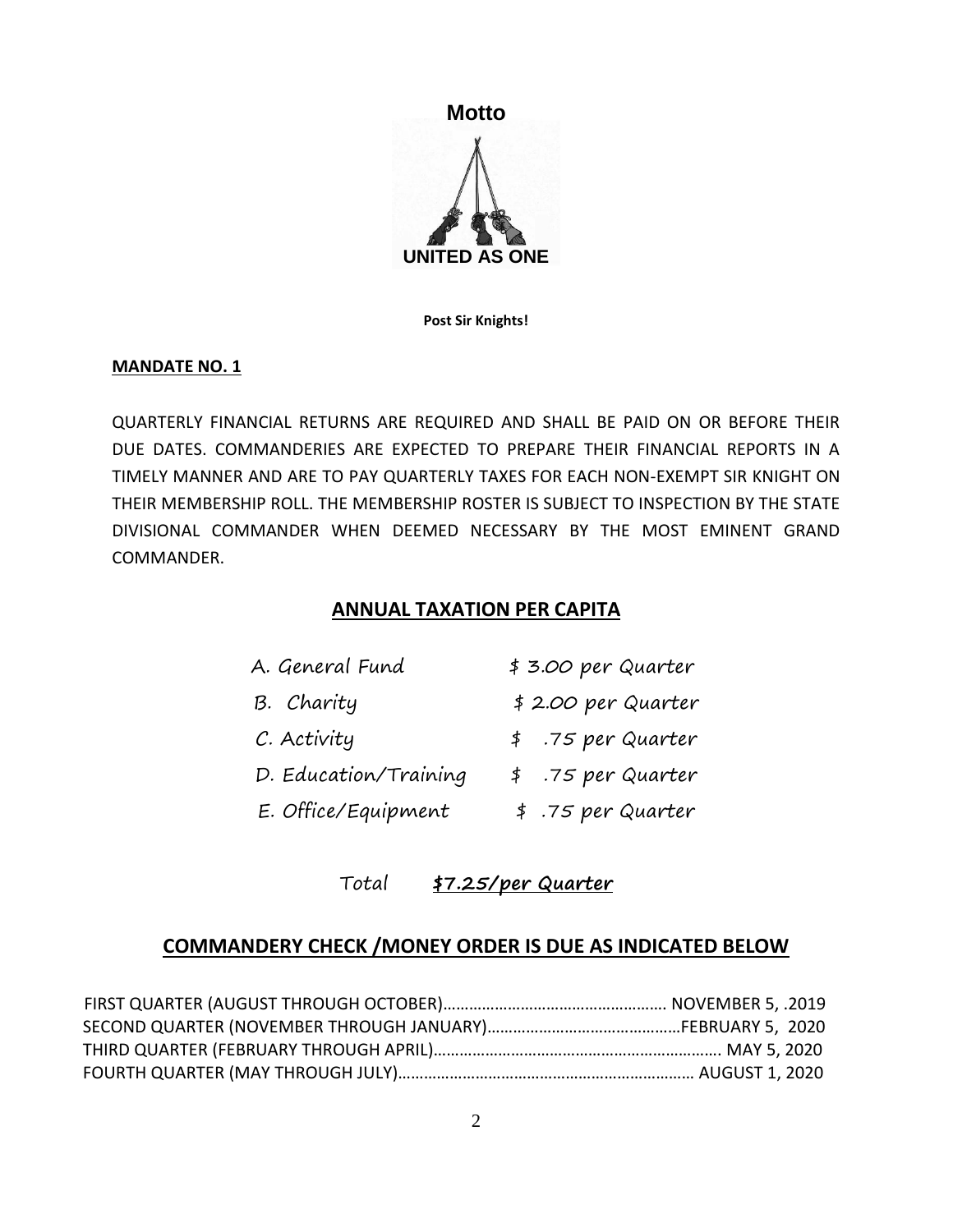#### **PLEASE NOTE:**

IF FOUND FINANCIALLY DELINQUENT IN THE REPORTING OF THEIR QUARTERLY RETURNS, A COMMANDERY AND ANY OF IT'S MEMBERS, REGUARDLESS OF THE UNITED GRAND COMMANDERY OFFICE(S) HELD, SHALL BE DENIED SEATING AT ANY OFFICIAL UNITED GRAND COMMANDERY CONCLAVE OR ANY CALL MEETING!

#### **SIR KNIGHTS TAKE HEED AND GOVERN YOURSELVES ACCORDINGLY!**

#### **MANDATE NO. 2**

WE ARE STRIVING TO REVITALIZE TEMPLARISM IN THE JURISDICTION OF PENNSYLVANIA AND REQUIRE THE SUPPORT AND COOPERATION OF EVERY SIR KNIGHT. THEREFORE, EMINENT COMMANDERS, GENERALISSIMOS, CAPTAIN GENERALS, SENIOR WARDENS AND JUNIOR WARDENS ARE REQUESTED TO ATTEND EASTERN DIVISIONAL COUNCIL MEETINGS; APPOINTED COMMANDERY OFFICERS, PAST EMINENT COMMANDERS AND SIR KNIGHTS ARE ENCOURAGED TO BE IN ATTENDANCE. **EASTERN DIVISIONAL COUNCIL MEETINGS**, UNLESS OTHERWISE INDICATED, WILL CONVENE AT 12:00 NOON ON THE FIRST SATURDAY OF THE MONTH AT ROSE OF SHARON LODGE, 2<sup>ND</sup> FLOOR, 319 N. 9<sup>TH</sup> STREET - DARBY, PENNSYLVANIA, 19023. THE EASTERN DIVISIONAL COUNCIL MEETINGS ARE OUR FORUM FOR SCHOOL OF INSTRUCTION AND REMAINS AN INTEGRAL AND VALUED ADJUNCT OF/FOR OUR GRAND COMMANDERY.

#### **MANDATE NO.3**

STATE DIVISIONAL COMMANDER AND DIVISIONAL COMMANDERS DIVISIONAL COMMANDERS AND THE DIVISIONAL LECTURERS WILL RATE THE COMMANDERIES ASSIGNED TO THEM TO SEE HOW EACH COMMANDERY IS PROGRESSING. THESE RATINGS WILL DETERMINE THE COMMANDERY OF THE YEAR, EMINENT COMMANDER OF THE YEAR AND SIR KNIGHT OF THE YEAR AWARDS, WHICH WILL BE PRESENTED AT THE ANNUAL BANQUET MILITARY BALL. THE DIVISIONAL COMMANDERS WILL REPORT TO THE STATE DIVISIONAL COMMANDER, WHETHER THE COMMANDERIES HAD SUBMITTED THEIR QUARTERLY FINANCIAL RETURNS IN A TIMELY MANNER AND HAD RETURNED THEIR ANNUAL ELECTION FORMS AND DATA SHEETS AS ORDERED. IN ADDITION TO THEIR REPORTS, THE STATE DIVISIONAL COMMANDER WILL WORK, IN CONJUNCTION, WITH THE EMINENT GRAND CAPTAIN GENERAL, SIR MICHEAL STEWART #1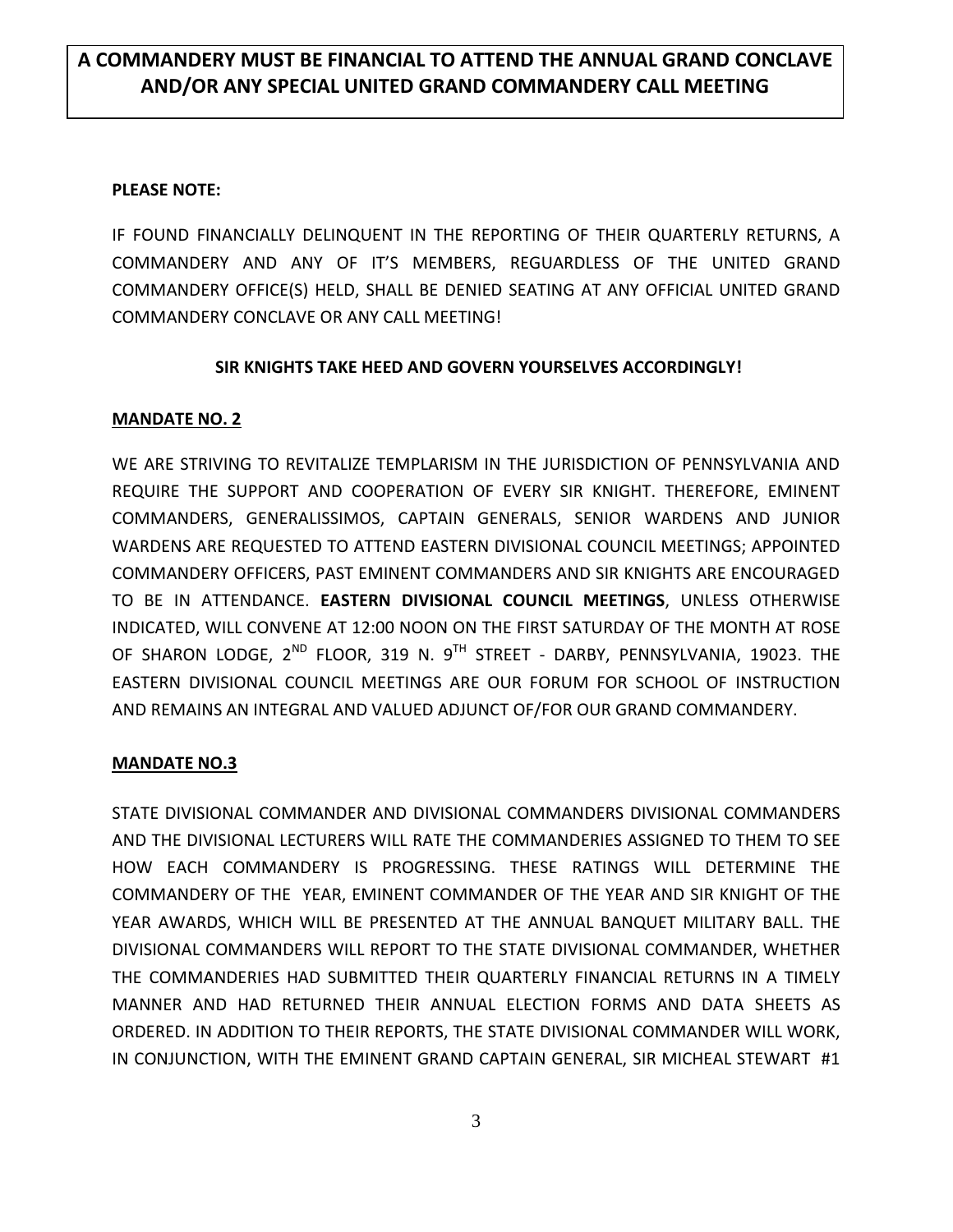IN ORGANIZING SUBJECTS TO BE PRESENTED, DISCUSSED AND ILLUSTRATED AT THE SCHOOL OF INSTRUCTION AND SEMINAR (DATES, TIMES AND PLACES TO BE ANNOUNCED)

#### **MANDATE NO. 4**

QUARTERLY STAFF MEETINGS - ALL ELECTED LINE OFFICERS ARE REQUIRED TO ATTEND OUARTERLY STAFF MEETINGS WITH THE MOST EMINENT GRAND COMMANDER AT 4301 NORTH BROAD STREET, PHILADELPHIA, PA 19140 (DATES, TIMES AND PLACES TO BE ANNOUNCED.) ALSO, ALL ELECTED LINE OFFICERS ARE REQUIRED TO SUBMIT A MONTHLY REPORT OF THEIR ACTIVITIES BY THE FIFTH DAY OF EACH MONTH - NO EXCEPTIONS! THE STATE DIVISIONAL COMMANDER AND STATE GRAND LECTURER ARE TO RECEIVE - SAID MONTHLY REPORTS.

#### **MANDATE NO. 5**

THE STATE GRAND LECTURER, SIR LEE ROBINSON NO. 1, WILL BE RESPONSIBLE FOR ALL INSTRUCTIONS PERTAINING TO THE AUTHORIZED RITUAL OF THE UNITED GRAND COMMANDERY. HE WILL SUPERVISE ALL DIVISIONAL LECTURERS AND WILL ASCERTAIN THAT NONE OTHER THAN THE AUTHORIZED RITUAL OF MASONIC KNIGHTS TEMPLAR, JURISDICTION OF PENNSYLVANIA IS UTILIZED. HE WILL ALSO PUT TOGETHER A COMPETENT TEAM, THROUGH TRYOUTS OF MASONIC KNIGHT TEMPLARS TO PERFORM THE ANNUAL MEMORIAL SERVICE, CHRISTMAS TOAST AND PASSION NIGHT PLAY. HE WILL WORK, IN CONJUNCTION, WITH THE EMINENT GRAND CAPTAIN GENERAL, SIR MICHEAL STEWART NO. 1 IN ORGANIZING SUBJECTS TO BE PRESENTED, DISCUSSED AND ILLUSTRATED AT THE SCHOOL OF INSTRUCTION.

#### **MANDATE NO. 6**

THE MOST ROYAL GRAND CHIEF ENGINEER AND THE DEPUTY GRAND CHIEF ENGINEER ARE REQUIRED TO WEAR FULL DRESS UNIFORM WHEN REPRESENTING THE UNITED GRAND COMMANDERY OR THE MOST ROYAL GRAND COURT OF CYRENE:

- (1.) CYRENE SCHOOL OF INSTRUCTION MEETINGS.
- (2.) EASTERN DIVISONAL COUNCIL MEETINGS.
- (3.) SUBORDINATE ROYAL COURT MEETINGS.
- (4.) SUBORDINATE COMMANDERY MEETINGS.
- (5.) MOST ROYAL GRAND COURT OF CYRENE LUNCHEONS & BANQUETS.
- (6.) CELEBRATION OF TEMPLARISM'S "CHRISTMAS TOAST"
- (7.) AT OTHER EVENTS, FUNCTIONS AND OCCASIONS, WHERE THE FULL-DRESS UNIFORM IS CONSIDERED UNNECESSARY BY THE MOST EMI NENT GRAND COMMANDER.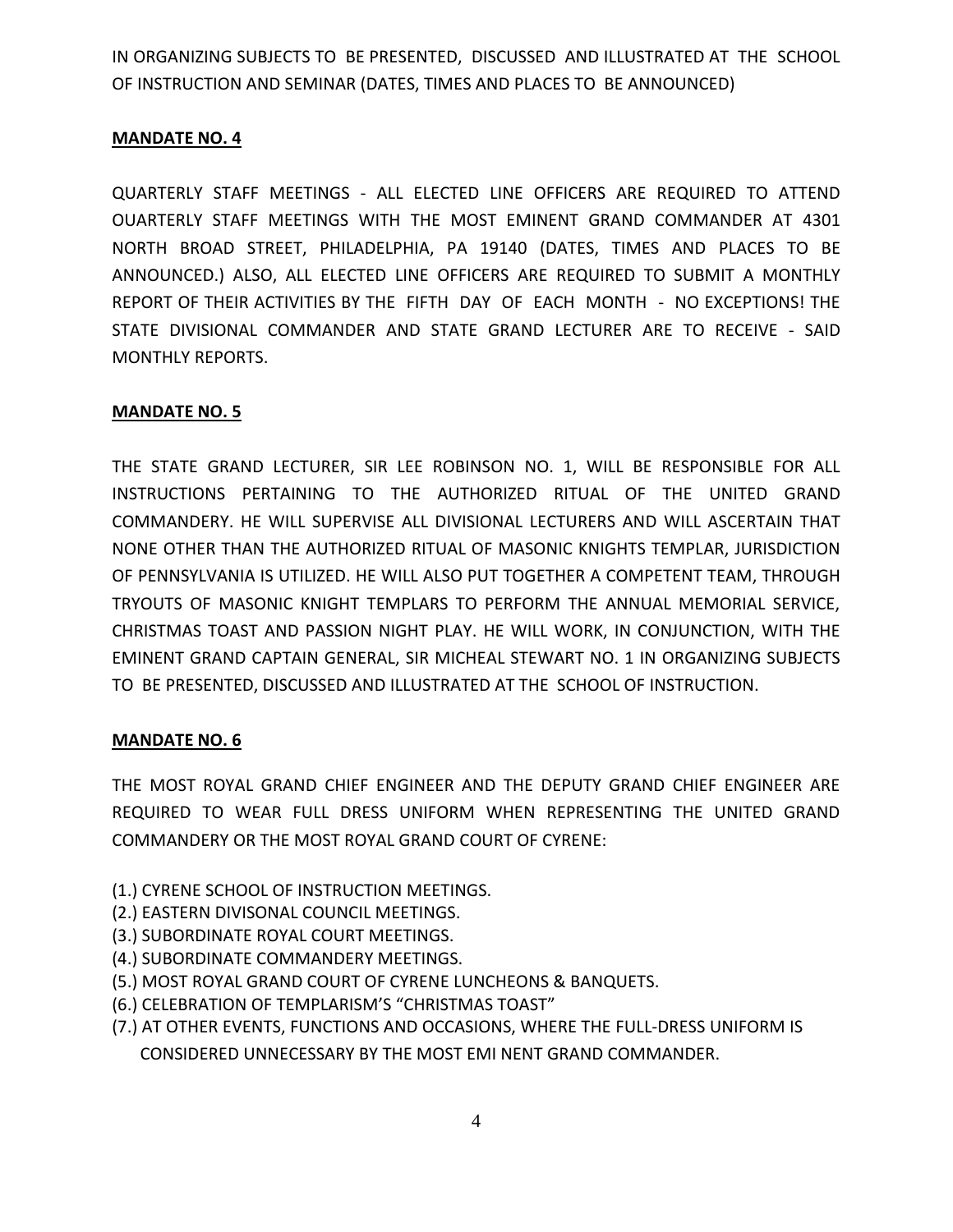#### **MANDATE 6A**

THE MOST ROYAL GRAND CHIEF ENGINEER AND DEPUTIES ARE REQUIRED TO ATTEND A MINIMUM OF SIX (**6**) OF THEIR SUBORDINATE COMMANDERY'S CONCLAVES EACH YEAR.

#### **MANDATE 6B**

THE MOST ROYAL GRAND CHIEF ENGINEER AND DEPUTIES ARE REQUIRED TO SUBMIT A WRITTEN REPORT MONTHLY. SAID MONTHLY REPORTS WILL BE PRESENTED DIRECTLY TO THE MOST EMINENT GRAND COMMANDER – NO EXCEPTIONS/EXCUSES PERMITTED!

#### **MANDATE NO. 7**

COMMANDERIES SERVING THIS JURISDICTION OF PENNSYLVANIA ARE DIRECTED TO SUBMIT AN UP-TO-DATE MEMBERSHIP ROSTER AND RETURN THE RECENTLY DISTRIBUTED MEMBERSHIP DIRECTORY FORMS TO THE **EMINENT GRAND RECORDER.** THIS INFORMATION SHALL BE USED TO CREATE, UPDATE AND HELP ASSIST A SIR KNIGHT DATA BASE AND MEMBERSHIP DIRECTORY, SOME OF WHICH IS CURRENTLY IN PLACE .

#### **MANDATE NO. 8**

EMINENT COMMANDERS ARE RESPONSIBLE AND SHALL BE HELD ACCOUNTABLE FOR ORGANIZING THEIR COMMANDERY'S **FUNERAL TEAM.** THE DESIGNATED FUNERAL TEAM WILL DEMONSTRATE ITS PROFICIENCY TO THE STATE GRAND LECTURER. THE GRAND LECTURER HAS AUTHORITY TO ACCEPT, REJECT AND MODIFY THE FUNERAL TEAM'S PRESENTATION. REJECTION REQUIRES MORE INTENSE STUDY, PRACTICE AND REHEARSAL. FURTHER, THE FUNERAL TEAM IS RESTRICTED AND PROHIBITED FROM USING ANY WRITTEN MATERIALS DURING THE PRESENTATION!

#### **MANDATE NO. 9**

SIR KNIGHTS SERVING THIS JURSDICTION ARE **PROHIBITED** FROM IMBIBING OR EXHIBITING ALCHOLIC BEVERAGES WHILE ATTIRED AS A MASONIC KNIGHT TEMPLAR. THIS IS INCLUSIVE OF OUR FULL DRESS OR FATIGUE UNIFORMS, JEWELS, BADGES, EMBLEMS, BANNERS, PINS, BUTTONS OR NAME PLATES THAT DISPLAY THE TEMPLAR SYMBOL OR LOGO. PROHIBITED BEVERAGES INCLUDE BEER, WINE, OR A LIQUID CONTAINING ANY PERCENTAGE OF ALCOHOL. THIS MANDATE IS APPLICABLE TO ALL SIR KNIGHTS OWING ALLEGIANCE TO THE JURISDICTION OF PENNSYLVANIA AND EXTENDS ITSELF INTO ANY JURISDICTION WE MAY BE VISITING OR FIND OURSELVES THEREIN ASSOCIATED. SIR KNIGHTS TAKE HEED AND GOVERN YOURSELVES ACCORDINGLY!